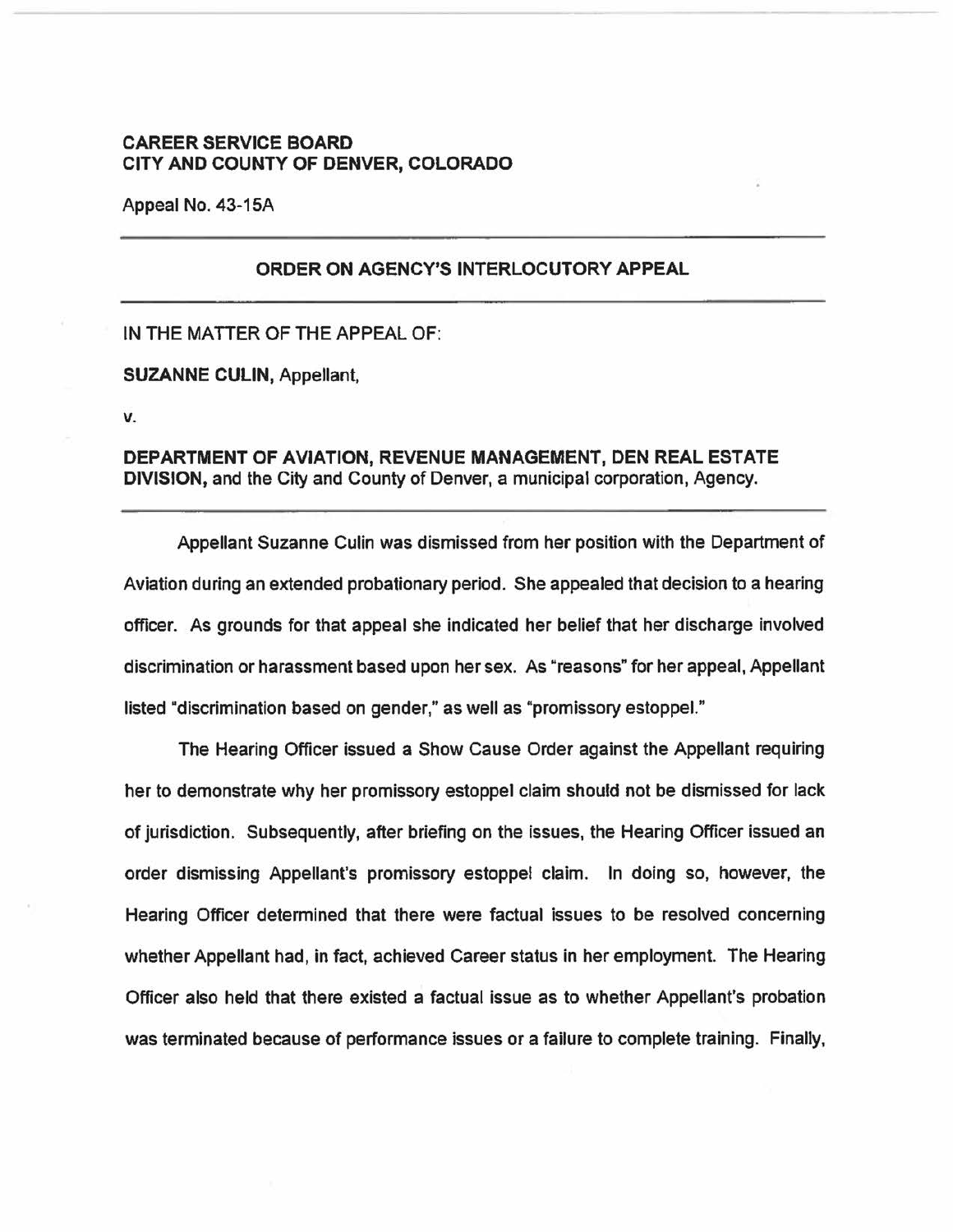she held that the record presented genuine triable issues of fact as to Appellant's termination during her extended probation and that said issue could proceed to hearing.

The Agency filed an interlocutory appeal of the Hearing Officer's decision alleging that she lacked jurisdiction to hear the issue of whether Appellant was terminated during her probationary period. We agree with the Agency that the undisputed facts of this record demonstrate that Appellant was terminated during her probationary period. Because Appellant was terminated during her probationary period, she had not attained Career status. Because she had not attained Career status, the Agency did not need cause to dismiss her and at hearing, the Agency will not bear the burden of proof to demonstrate just cause for the dismissal of Appellant.

The relevant undisputed facts are as follows: Appellant was hired on January 25, 2015. On July 9, 2015, during her initial six month probationary period, the Office of Human Resources (OHR) approved the Agency's request to extend Appellant's probationary period through January 25, 2016<sup>1</sup>. Appellant was made aware of the fact that to pass her probation, she was needed to successfully complete a regimen of required training which included coursework (See Letter of Offer of Employment, R.11 ). Per Career Service Rule (CSR) 6-20 E, "Failure to complete the required training shall result in the extension of probation until the required coursework is completed..." It is further undisputed that as of the time of her separation, Appellant had not completed all required coursework and that Appellant was aware of this fact<sup>2</sup>. She had only completed three of the six required courses, though she had signed up to take a fourth class.

<sup>1</sup>Career Service Rule 5-34E(1) does not specifically require the Agency to state a reason or to have cause to extend an employee's probation.

<sup>2</sup> Appellant, in her brief at page 2, admits that before the end of her initial six-month probationary period she had learned that she needed to take additional, required training.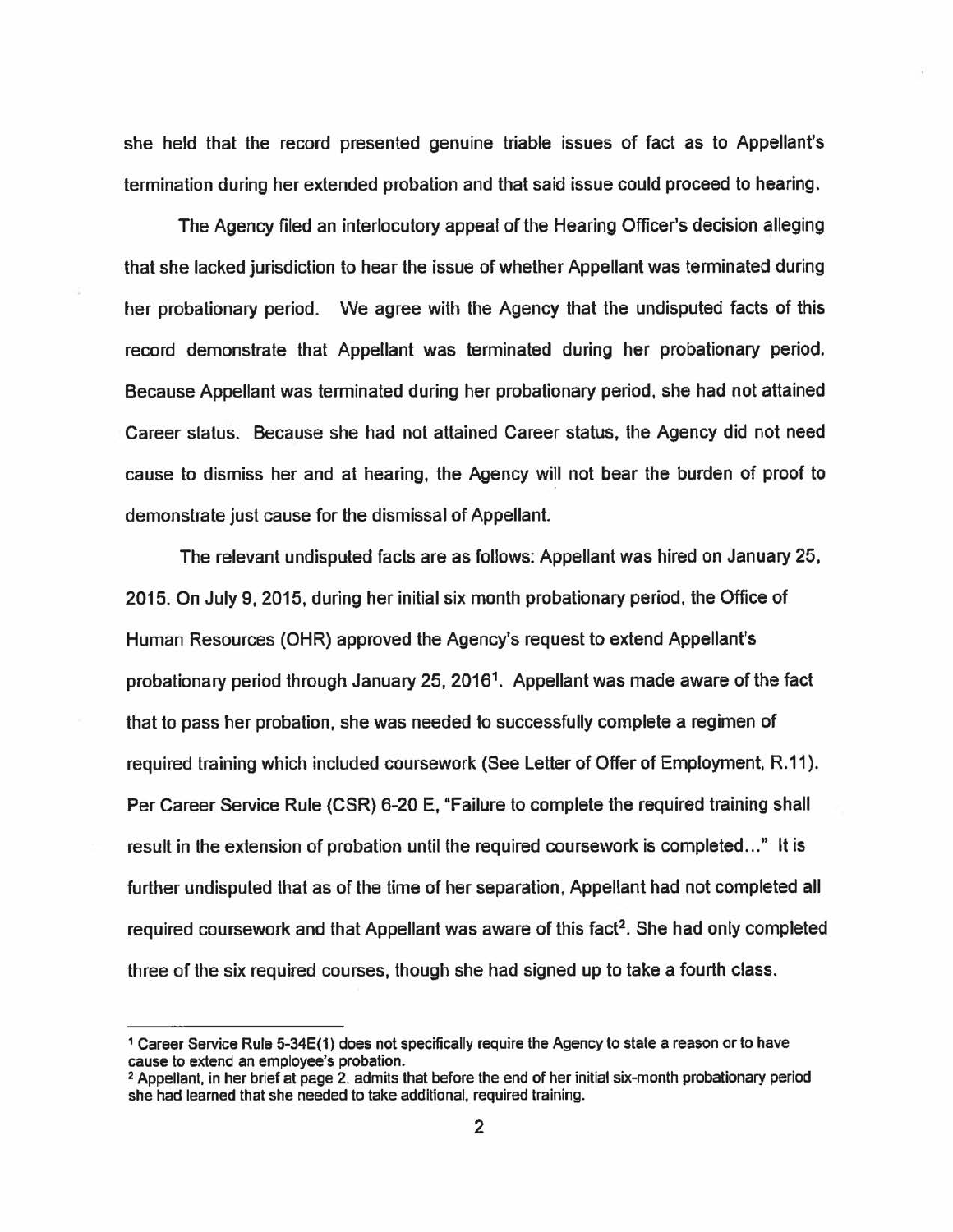Appellant was given notice of her failure to successfully pass probation on August 17, 2015.

Based on these undisputed facts, it is clear to us that at the time of her separation, Appellant was a probationary employee. She was a probationary employee because OHR had officially extended her probation. She was a probationary employee for the separate, additional reason that she had failed to complete required training. Consequently, she was a probationary employee as a result of a lawful decision made by OHR extending her probationary period and she was a probationary employee by operation of rule which automatically extended her probation.

Appellant first argues against the interlocutory appeal claiming that it is frivolous. In support of this claim, Appellant points out that regardless of the outcome of the interlocutory appeal, the Hearing Officer will properly exercise jurisdiction over Appellant's claim of discrimination and the reasons for her dismissal will, undoubtedly, be aired during the course of those proceedings. That observation is true, but it does not mean that the success or failure of the interlocutory appeal does not affect the parties' rights and obligations at hearing.

Presently, the parties dispute Appellant's Career status. As mentioned above, if Appellant does not have Career status, the Agency can terminate her employment without just cause and at hearing, the burden of proof would be on the Appellant, and not the Agency, to prove that her dismissal was the result of discrimination. If, on the other hand, Appellant had achieved Career status, then aside from Appellant being required to prove her claim of discrimination, the Agency would have the burden of proving that her dismissal was for just cause. Because of the dramatic affect our ruling

3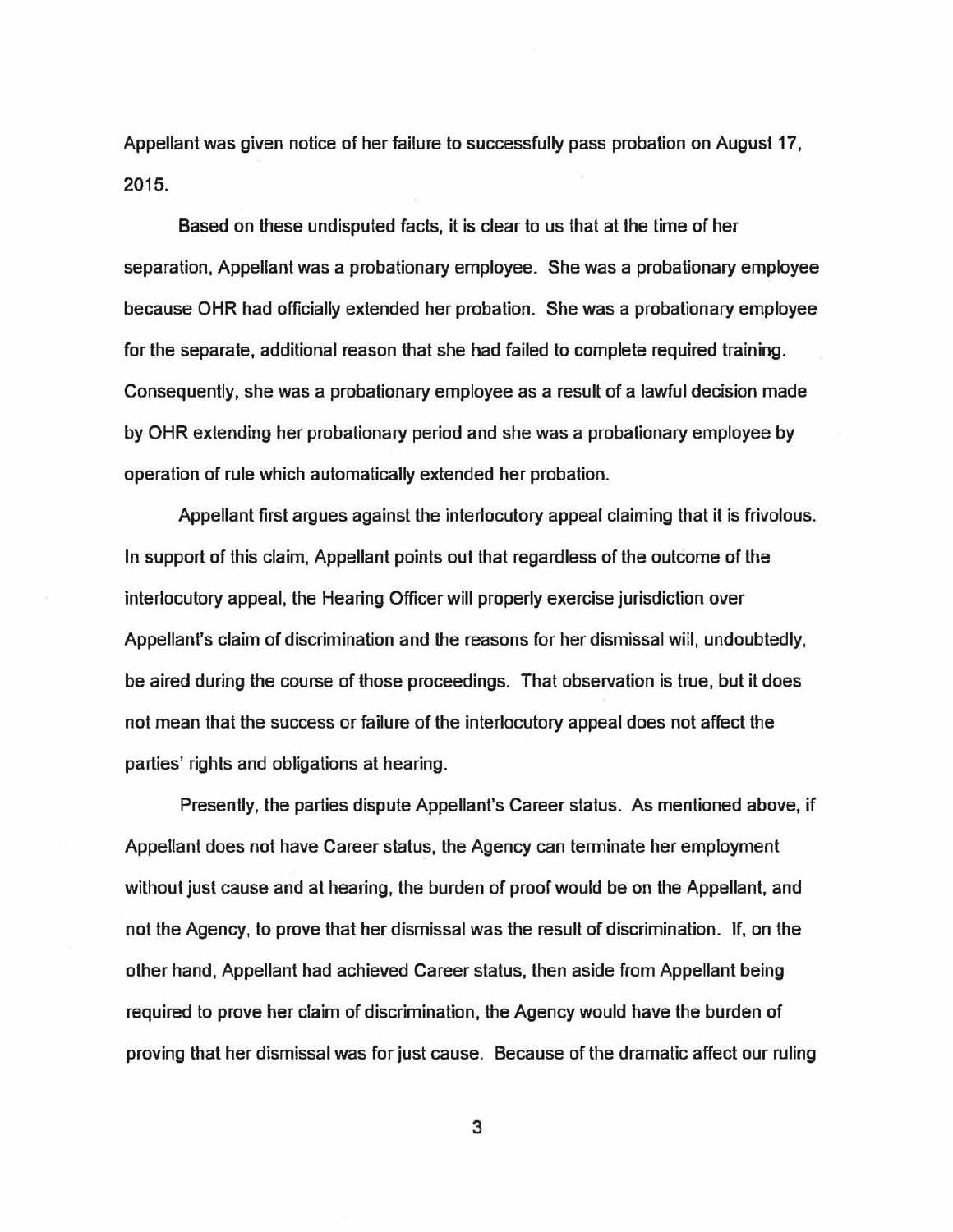would have on the conduct of the hearing, we hold that the appeal is in no way frivolous. 3

Since there is no dispute of material fact on the issue, and because of the operation of our rules, we hold that Appellant, at the time of her separation, had not attained Career Status. Consequently, at hearing the Agency is not required to prove that it had just cause to separate Appellant. The only issue that is ripe for hearing is the issue of discrimination raised by Appellant. The burden of proof will be on Appellant to prove that her separation was the result of unlawful or improper' discrimination. 5

Appellant further argues, essentially, that there is a dispute as to whether she had passed probation because the Agency failed to follow certain rules concerning notice of her probationary status. While we agree with Appellant that the Agency appears to have failed to follow certain rules regarding notice, we do not agree that those failures raise an issue concerning Appellant's status. Per CSR 5-35A(1 ), the only way that Appellant could attain Career status is through "[s]uccessful completion of the employment probationary period, and the training programs required by this Rule 5.<sup>6</sup> Any lack of notice, any lack of meetings, any lack of warning does not translate into Appellant having successfully completed her probation period and her required training. We do not believe failure to meet notice requirements either undoes the lawfully granted

<sup>&</sup>lt;sup>3</sup> We see no evidence to support the allegations made by the Appellant that this appeal was brought for any improper purpose.

<sup>• &</sup>quot;Improper" meaning "contrary to our rules."

<sup>5</sup> To be clear, as a result of this ruling, we hold that the issue of whether Appellant's probation was terminated because of performance issues or a failure to complete training {Hearing Officer Order on Order Discharging Show Cause, p.2) is not an issue upon which the Agency would bear any burden of proof and further hold that such issue would only be relevant at hearing to the extent that any facts surrounding this issue could be seen as relevant to Appellant's obligations to meet her burdens on her discrimination claim.

<sup>6</sup> CSR 5-35A(2) allows an employee to attain Career status through reinstatement after layoff; a situation inapplicable to this matter.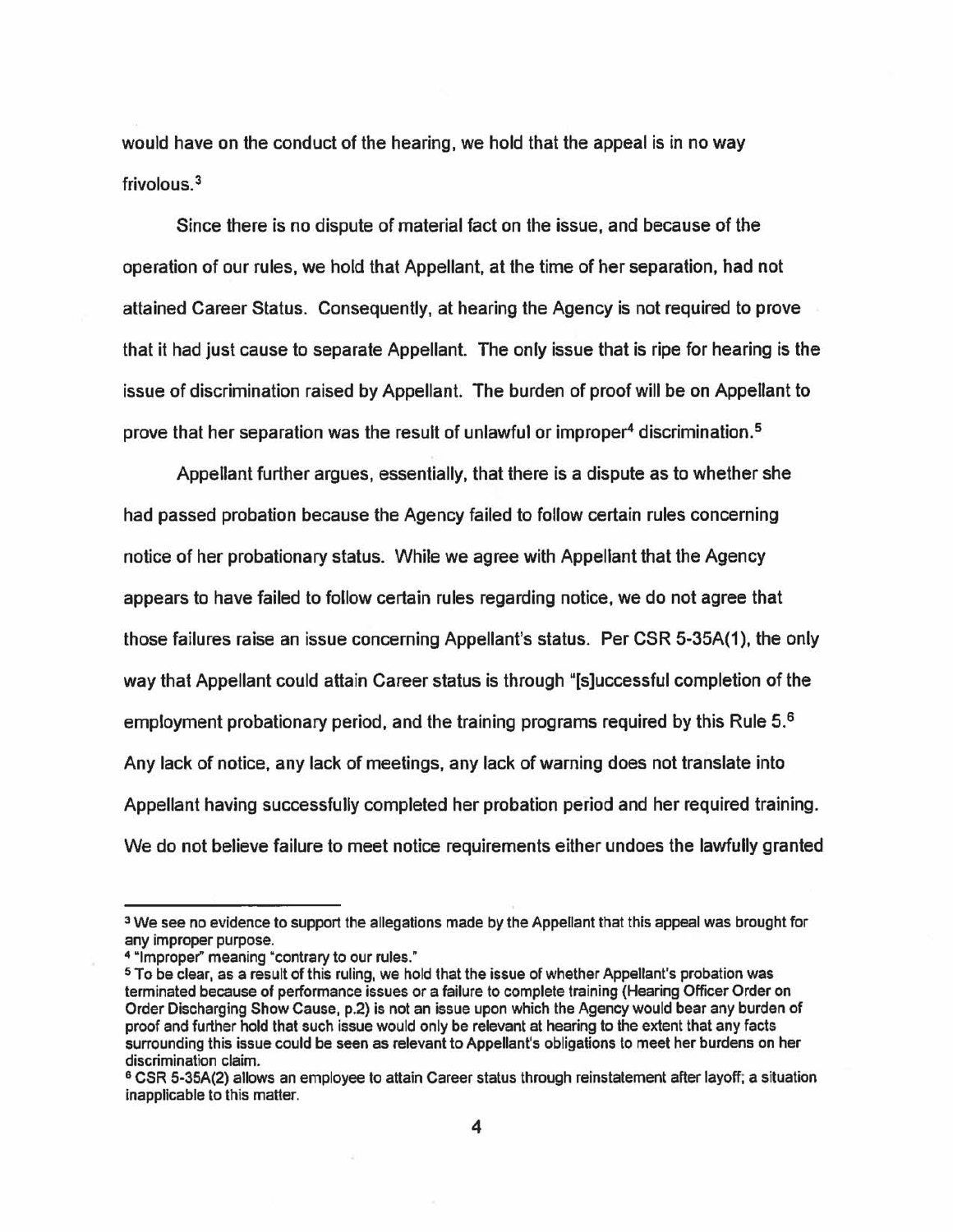extension or the extension in effect by operation of rule, or that the notice failures grant Career status by default.

Appellant also argues that she was never informed that her job security was conditioned upon the completion of training classes. As noted above, Appellant's offer letter which was signed by Appellant, puts her on notice of this fact. See also, R.7, attachment to Appellant's initial appeal form. There is no dispute of material fact on this issue $<sup>7</sup>$ .</sup>

For all of the above reasons, the Agency's interlocutory appeal is GRANTED. Appellant had not attained Career status at the time of her termination. This matter is remanded back to the Hearing Officer for the sole purpose of hearing Appellant's claim of discrimination. 8

SO ORDERED by the Board on December 17, 2015, and documented this  $\overline{5}$  day of February, 2016.

BY THE BOARD:

Chair (or Co-Chair)

<sup>7</sup> In addition, the automatic probation extension for failure to complete training Is Indisputably codified in Career Service rules, and Appellant. In dealings with this governmental entity, should know those rules and the limitations and conditions those rules may create. See. e.g., Schultz v. City of Longmont, 465<br>F.3d 433, 438 (10<sup>th</sup> Cir. 2006);

<sup>&</sup>lt;sup>8</sup> Appellant's request for oral argument is denied.